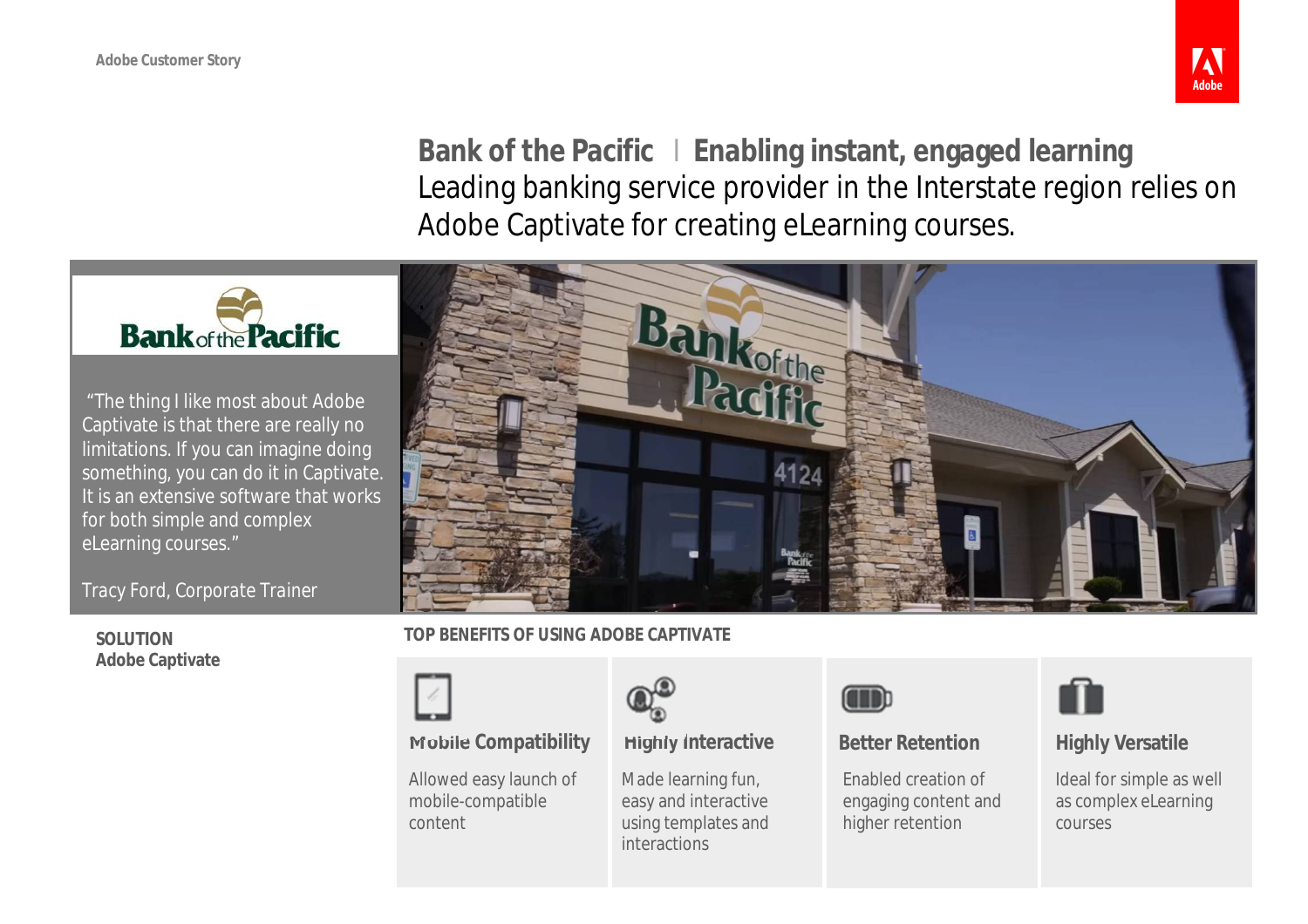### **Adobe Customer Story**

# **Bank of the Pacific**

Founded: 1971 Employees: 250 Aberdeen, WA [www.bankofthepacific.com](http://www.bankofthepacific.com)

# **Challenges in creating content**

- Development of eLearning content that is mobile-ready.
- Creation of engaging content and finding workarounds to during course creation.

**Enabling instant and on demand learning**

The workforce at Bank of the Pacific is diverse and operates across 400 miles along the I-5 corridor. In order to deliver consistent and standardized services at each location, it was imperative for every team member to align with and enable the existing organizational culture. This also meant that the organization must make learning easily available and instantly accessible on demand for its 250-odd employees.

BOTP provides training in both, hard and soft skills, to its employees and has successfully converted many of its in-person classes into on-demand eLearning courses. Its training team develops about 30-40 courses per year, which ranges from videos and micro-learning content to full curriculums.

*Content creation using Adobe Captivate*





**Solution** Adobe Captivate